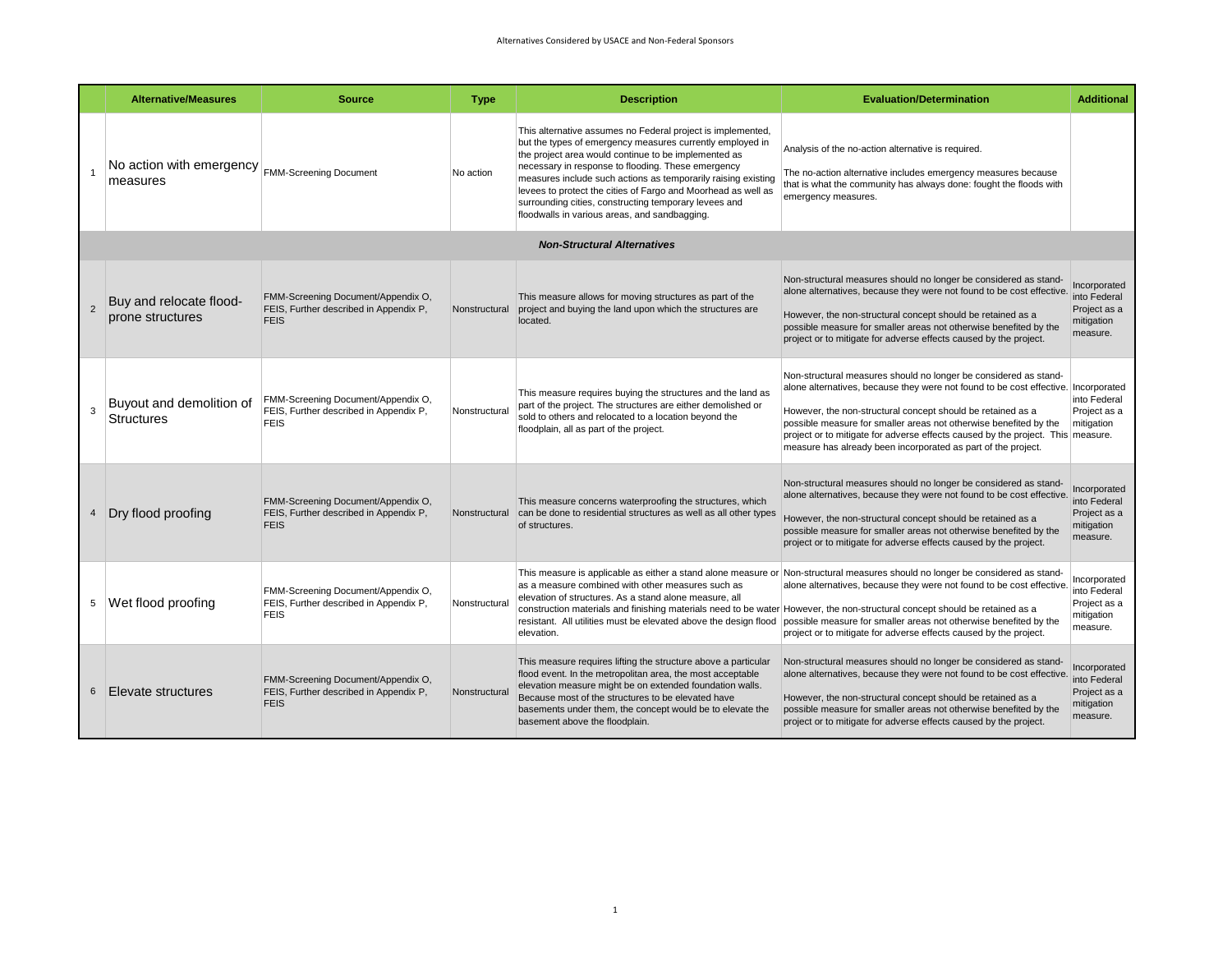|                | <b>Alternative/Measures</b>                                      | <b>Source</b>                                                                                                          | <b>Type</b>   | <b>Description</b>                                                                                                                                                                                                                                                                                                                                                                                                                                                                                                                                                                                                                                 | <b>Evaluation/Determination</b>                                                                                                                                                                                                                                                                                                                                                                                                                                                                                                                                                                                                                                                  | <b>Additional</b>                                                      |
|----------------|------------------------------------------------------------------|------------------------------------------------------------------------------------------------------------------------|---------------|----------------------------------------------------------------------------------------------------------------------------------------------------------------------------------------------------------------------------------------------------------------------------------------------------------------------------------------------------------------------------------------------------------------------------------------------------------------------------------------------------------------------------------------------------------------------------------------------------------------------------------------------------|----------------------------------------------------------------------------------------------------------------------------------------------------------------------------------------------------------------------------------------------------------------------------------------------------------------------------------------------------------------------------------------------------------------------------------------------------------------------------------------------------------------------------------------------------------------------------------------------------------------------------------------------------------------------------------|------------------------------------------------------------------------|
| $\overline{7}$ | Flood warning systems                                            | FMM-Screening Document/Appendix O,<br>FEIS, Further described in Appendix P,<br><b>FEIS</b>                            | Nonstructural | All of the nonstructural measures with the exception of buyout<br>and of relocation to a completely flood free site require the<br>development and implementation of flood<br>warning/preparedness planning. The development of such<br>plans and the installation of pertinent equipment such as data<br>gathering devices [rain gages, stream gages], data processing However, the non-structural concept should be retained as a<br>equipment [computer hardware and software], and dial out<br>devices [cellular, land line] can be part of the project. The<br>plans for floods and those plans are updated during and after<br>flood events. | Non-structural measures should no longer be considered as stand-<br>alone alternatives, because they were not found to be cost effective.<br>possible measure for smaller areas not otherwise benefited by the<br>project or to mitigate for adverse effects caused by the project. This<br>communities in the area have developed emergency operation measure should be incorporated in whatever alternative is selected.                                                                                                                                                                                                                                                       | Incorporated<br>into Federal<br>Project                                |
|                | 8 Land Acquisition                                               | FMM-Screening Document/Appendix O,<br>FEIS, Further described in Appendix P,<br><b>FEIS</b>                            | Nonstructural | Land acquisition can be in either the form of fee title or<br>permanent easement with preference to fee title. Land use<br>after acquisition is open space use via deed restriction that<br>applies to any property required for the federal project.<br>Individual site conditions may allow flexibility. Prohibits any<br>type of development that can sustain flood damages or restrict However, the non-structural concept should be retained as a<br>flood flows. Land acquired as part of a nonstructural project<br>and/or recreation that is open space based such as trails,<br>canoe access, etc.                                        | Non-structural measures should no longer be considered as stand-<br>alone alternatives, because they were not found to be cost effective.<br>possible measure for smaller areas not otherwise benefited by the<br>can be converted to a new use such as ecosystem restoration project or to mitigate for adverse effects caused by the project.                                                                                                                                                                                                                                                                                                                                  | Incorporated<br>into Federal<br>Project as a<br>mitigation<br>measure. |
| 9              | <b>Vertical Construction for</b><br><b>Residential Occupancy</b> | FMM-Screening Document/Appendix O,<br>FEIS, Further described in Appendix P,<br><b>FEIS</b>                            | Nonstructural | This concept refers to condominium living within floodplains,<br>where the at-grade floor is used for open-space uses and the<br>upper stories (which are all above even the most infrequent<br>floods) are used for residences.                                                                                                                                                                                                                                                                                                                                                                                                                   | Non-structural measures should no longer be considered as stand-<br>alone alternatives, because they were not found to be cost effective.<br>However, the non-structural concept should be retained as a<br>possible measure for smaller areas not otherwise benefited by the<br>project or to mitigate for adverse effects caused by the project.                                                                                                                                                                                                                                                                                                                               |                                                                        |
|                | 10 Flood Management Plan                                         | FMM-Screening Document/Appendix O,<br>FEIS, Further described in Appendix P,<br><b>FEIS</b>                            | Nonstructural | A floodplain management plan (FPMP) is required of the<br>Corps non-Federal project sponsor. The intent of an FPMP is<br>to "protect" the Corps' partnered project from diminishing the<br>frequency of flood risk reduction provided by the project.<br>Applied after project completion.                                                                                                                                                                                                                                                                                                                                                         | Non-structural measures should no longer be considered as stand-<br>alone alternatives, because they were not found to be cost effective.<br>However, the non-structural concept should be retained as a<br>possible measure for smaller areas not otherwise benefited by the<br>project or to mitigate for adverse effects caused by the project.                                                                                                                                                                                                                                                                                                                               | Incorporated<br>into Federal<br>Project                                |
|                | 11   Flood insurance                                             | FMM-Screening Document/Appendix O,<br>FEIS, Further described in Appendix P,<br><b>FEIS</b>                            | Nonstructural | The National Flood Insurance Program (NFIP) should be<br>utilized more to reduce the individual risk to flooding.                                                                                                                                                                                                                                                                                                                                                                                                                                                                                                                                  | Non-structural measures should no longer be considered as stand-<br>alone alternatives, because they were not found to be cost effective.<br>However, the non-structural concept should be retained as a<br>possible measure for smaller areas not otherwise benefited by the<br>project or to mitigate for adverse effects caused by the project.                                                                                                                                                                                                                                                                                                                               |                                                                        |
|                |                                                                  | FMM-Screening Document/Appendix O,<br>12 Wetlands and Grasslands FEIS, Further described in Appendix P,<br><b>FEIS</b> | Nonstructural | This alternative includes restoration of drained wetlands,<br>restoration of grasslands, and changes in land use practices<br>in the watersheds upstream of the Fargo-Moorhead<br>Metropolitan Area.<br>These features would reduce peak runoff, change flood<br>frequency, and serve as water storage during flooding. The<br>features would be distributed throughout the upstream portion<br>of the basin and would generally provide low level storage that<br>would be primarily used for wetlands and habitat.                                                                                                                               | Flood storage and wetland/grassland restoration do not effectively<br>address the problems and opportunities identified in this study.<br>Although there are opportunities to implement these measures on a<br>large scale as an effective basin-wide measure, the implementation<br>would need to take place in increments over a long period of time<br>and in many locations.<br>Based on effectiveness and difficulty of implementation, restoring<br>wetlands and grasslands should no longer be considered as a stand-<br>alone alternative, but may be considered for inclusion to mitigate for<br>other adverse project effects where it can be incrementally justified. |                                                                        |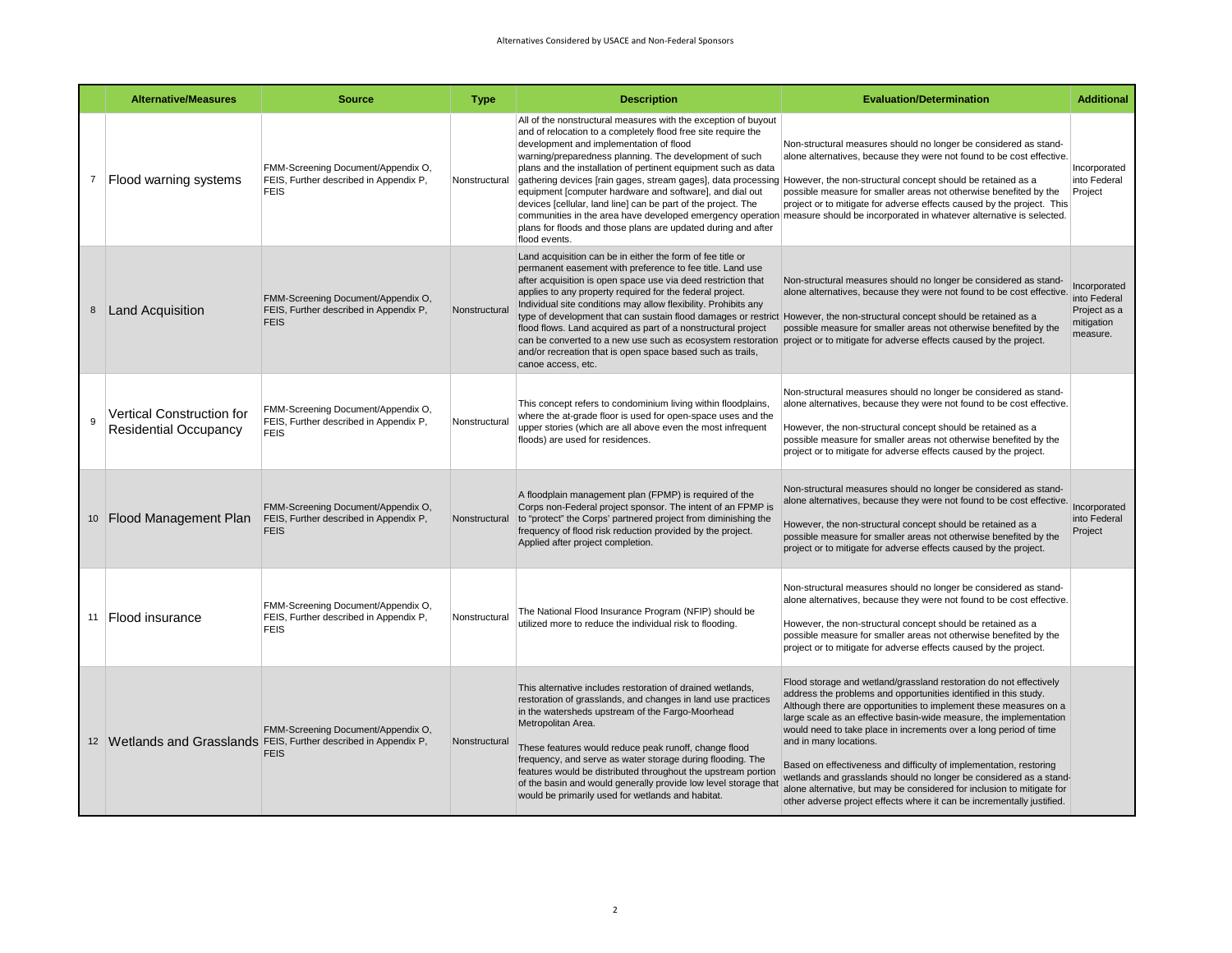| <b>Alternative/Measures</b>      | <b>Source</b>                                                                               | <b>Type</b>   | <b>Description</b>                                                                                                                                                                                                                                                                                                                                                                                                                                                                                                                                                     | <b>Evaluation/Determination</b>                                                                                                                                                                                                                                                                                                                                                                                  | <b>Additional</b> |
|----------------------------------|---------------------------------------------------------------------------------------------|---------------|------------------------------------------------------------------------------------------------------------------------------------------------------------------------------------------------------------------------------------------------------------------------------------------------------------------------------------------------------------------------------------------------------------------------------------------------------------------------------------------------------------------------------------------------------------------------|------------------------------------------------------------------------------------------------------------------------------------------------------------------------------------------------------------------------------------------------------------------------------------------------------------------------------------------------------------------------------------------------------------------|-------------------|
| Removal of basements             | FMM-Screening Document/Appendix O,<br>FEIS, Further described in Appendix P,<br><b>FEIS</b> | Nonstructural | This measure requires filling the existing basement without<br>elevating the remainder of the structure. This measure could<br>be used if the structure's first floor was above the Base Flood<br>Elevation (BFE) or above the design elevation, whichever is<br>higher.                                                                                                                                                                                                                                                                                               | Non-structural measures should no longer be considered as stand-<br>alone alternatives, because they were not found to be cost effective.<br>However, the non-structural concept should be retained as a<br>possible measure for smaller areas not otherwise benefited by the<br>project or to mitigate for adverse effects caused by the project.                                                               |                   |
| Berms, levees, and<br>floodwalls | FMM-Screening Document/Appendix O,<br>FEIS, Further described in Appendix P,<br><b>FEIS</b> | Nonstructural | As nonstructural measures, berms, levees and walls are<br>generally no higher than 6 feet above grade and are not<br>certifiable for the National Flood Insurance Program (NFIP),<br>meaning that flood insurance and floodplain management<br>requirements of the NFIP are still applicable in the protected<br>area.<br>These nonstructural measures are intended to reduce the<br>and flood insurance. These measures can be used for all<br>types of structures in the metropolitan area. They can be<br>around a single structure or a small group of structures. | Non-structural measures should no longer be considered as stand-<br>alone alternatives, because they were not found to be cost effective.<br>However, the non-structural concept should be retained as a<br>possible measure for smaller areas not otherwise benefited by the<br>frequency of flooding but not eliminate floodplain management project or to mitigate for adverse effects caused by the project. |                   |
|                                  |                                                                                             |               |                                                                                                                                                                                                                                                                                                                                                                                                                                                                                                                                                                        |                                                                                                                                                                                                                                                                                                                                                                                                                  |                   |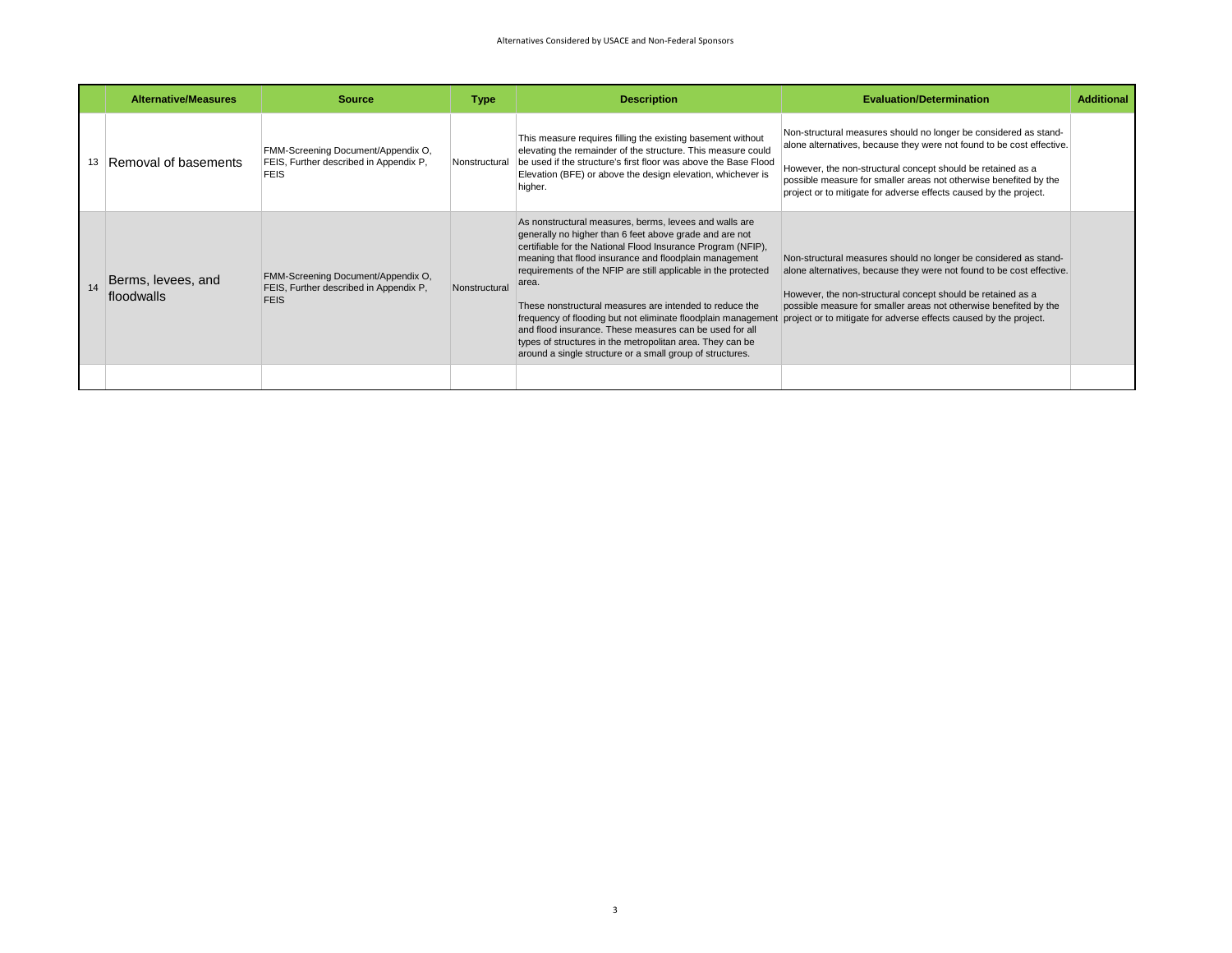| <b>Alternative/Measures</b>    | <b>Source</b>                                     | <b>Type</b>           | <b>Description</b>                                                                                                                                                                                                                                                                                                                                                                                                                                                                                                                                                                                                                                                                             | <b>Evaluation/Determination</b>                                                                                                                                                                                                                                                                                                                                                                                                                                                                                                                                                                                     | <b>Additional</b>                                                        |  |  |  |  |
|--------------------------------|---------------------------------------------------|-----------------------|------------------------------------------------------------------------------------------------------------------------------------------------------------------------------------------------------------------------------------------------------------------------------------------------------------------------------------------------------------------------------------------------------------------------------------------------------------------------------------------------------------------------------------------------------------------------------------------------------------------------------------------------------------------------------------------------|---------------------------------------------------------------------------------------------------------------------------------------------------------------------------------------------------------------------------------------------------------------------------------------------------------------------------------------------------------------------------------------------------------------------------------------------------------------------------------------------------------------------------------------------------------------------------------------------------------------------|--------------------------------------------------------------------------|--|--|--|--|
| <b>Structural Alternatives</b> |                                                   |                       |                                                                                                                                                                                                                                                                                                                                                                                                                                                                                                                                                                                                                                                                                                |                                                                                                                                                                                                                                                                                                                                                                                                                                                                                                                                                                                                                     |                                                                          |  |  |  |  |
| 15 Flood Barriers              | Appendix O, FEIS                                  | <b>Flood Barriers</b> | For the initial screening, this study analyzed flood barrier<br>systems at two different top profiles to reliably contain the 2-<br>percent chance flood and the 1-percent chance flood. Initial<br>analyses were based on constructing levees in both Fargo<br>and Moorhead to the design levels and assessing the costs<br>and economic benefits of the plans.<br>This alternative includes the use of permanent flood barrier<br>systems including levees, floodwalls, invisible floodwalls, gate<br>closures, and pump stations. These features would be<br>considered alone and in concert with other potential measures<br>as part of a flood risk management system for the study area. | The levee plans would provide a limited level of risk reduction, have<br>large short term social impacts, high costs and are moderately cost<br>effective. Would result in stage increases and induce upstream<br>impacts that would require mitigation.<br>Therefore it is recommended that levee plans be removed from<br>further consideration as a stand alone plan, but could be carried<br>forward to be included with other measures.                                                                                                                                                                        |                                                                          |  |  |  |  |
| 16 In-town levees              |                                                   |                       | Smaller levees within the Fargo-Moorhead Metro would be<br>Flood Barriers constructed at locations that are more susceptible to flooding,<br>to allow the project to operate less frequently.                                                                                                                                                                                                                                                                                                                                                                                                                                                                                                  | Reduces frequency and duration of operation. Start operating at a<br>10-year event vs. a 3-year event. Pass 17,000 cfs through town vs.<br>9600 cfs. Significantly reduces chance of summer operation.<br>Reduces environmental impacts (connectivity and geomorphic).<br>Carried forward and implemented.                                                                                                                                                                                                                                                                                                          | Incorporated<br>into Federal<br>Project as a<br>mitigation<br>measure.   |  |  |  |  |
| 17 Levees                      | Appendix O, FEIS                                  | Flood barriers        | The unique geology of the Fargo-Moorhead area makes it<br>difficult to construct permanent features near the river banks.<br>Earthen levees would need to be located hundreds of feet<br>landward of the river to remain stable.                                                                                                                                                                                                                                                                                                                                                                                                                                                               | The levee-only plans would provide a limited level of risk reduction,<br>have large short term social impacts, high costs and are moderately<br>cost effective.<br>The top elevation of flood barrier alternatives is limited to the highest<br>natural ground available to begin and end the levee; within the study<br>area, flood barriers could not be certified to contain floods larger<br>than about a 30,000 cfs event. Therefore it is recommended that<br>levee plans be removed from further consideration as a stand alone<br>plan, but could be carried forward to be included with other<br>measures. |                                                                          |  |  |  |  |
| 18 Floodwalls                  | Appendix O, FEIS/FMM Screening<br><b>Document</b> |                       | Floodwalls are typically concrete and steel structures that<br>Flood barriers provide a barrier to flood water both underground and above<br>ground.                                                                                                                                                                                                                                                                                                                                                                                                                                                                                                                                           | Floodwalls like levees and other flood barriers were screened out as into Federal<br>a stand alone alternative but were retained and carried forward to<br>potentially be used in combination with other alternatives.                                                                                                                                                                                                                                                                                                                                                                                              | Incorporated<br>Project as<br>part of In<br>Town Levees.                 |  |  |  |  |
| 19   Invisible floodwalls      | Appendix O, FEIS/FMM Screening<br>Document        | <b>Flood barriers</b> | Invisible floodwalls are floodwalls with removable portions<br>above ground that can be installed only when needed during<br>floods.                                                                                                                                                                                                                                                                                                                                                                                                                                                                                                                                                           | Invisible floodwalls like levees and other flood barriers were<br>screened out as a stand alone alternative but were retained and<br>carried forward to potentially be used in combination with other<br>alternatives.                                                                                                                                                                                                                                                                                                                                                                                              |                                                                          |  |  |  |  |
| 20 Gate closures               | Appendix O, FEIS/FMM Screening<br>Document        | <b>Flood barriers</b> | Gate closures are placed where storm sewers pass through<br>the levee or floodwall. The gates would remain open except<br>during floods, when they would be closed to prevent flood<br>waters from passing through the line of protection.                                                                                                                                                                                                                                                                                                                                                                                                                                                     | Gate closures like levees and other flood barriers were screened<br>out as a stand alone alternative but were retained and carried<br>forward to potentially be used in combination with other alternatives.                                                                                                                                                                                                                                                                                                                                                                                                        | Incorporated<br>into Federal<br>Project as<br>part of In<br>Town Levees. |  |  |  |  |
| 21 Pump stations               | Appendix O, FEIS/FMM Screening<br>Document        | <b>Flood barriers</b> | During floods, storm drainage and snow melt inside the<br>protected area would be redirected to pump stations designed out as a stand alone alternative but were retained and carried<br>to lift the water over the flood barriers.                                                                                                                                                                                                                                                                                                                                                                                                                                                            | Pump stations like levees and other flood barriers were screened<br>forward to potentially be used in combination with other alternatives.                                                                                                                                                                                                                                                                                                                                                                                                                                                                          | Incorporated<br>into Federal<br>Project as<br>part of In<br>Town Levees. |  |  |  |  |
| 22 Closure Structures          | Appendix O, FEIS/FMM Screening<br><b>Document</b> |                       | Closure structures would be built where roads and railroads<br>cross the line of protection. During floods, the roads and<br>Flood Barriers railroads would be closed to traffic before flood waters reach<br>the closure elevation, and traffic would resume only after the<br>risk of flooding had passed.                                                                                                                                                                                                                                                                                                                                                                                   | Closure structures like levees and other flood barriers were<br>screened out as a stand alone alternative but were retained and<br>carried forward to potentially be used in combination with other<br>alternatives.                                                                                                                                                                                                                                                                                                                                                                                                | Incorporated<br>into Federal<br>Project as<br>part of In<br>Town Levees. |  |  |  |  |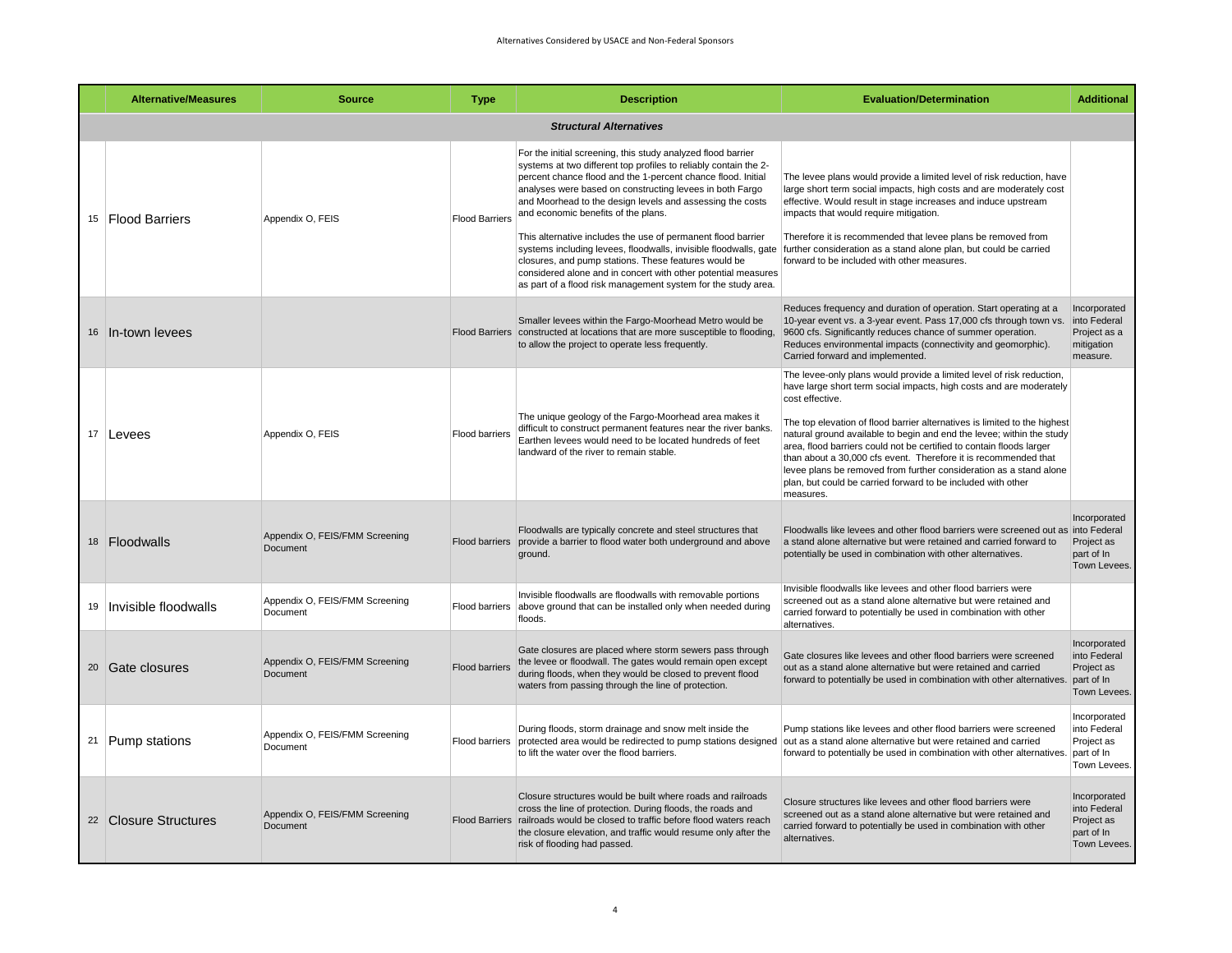| <b>Alternative/Measures</b>                                            | <b>Source</b>                                   | <b>Type</b>          | <b>Description</b>                                                                                                                                                                                                                                                                                                                                                                                                                                                                                                                                                                                                                       | <b>Evaluation/Determination</b>                                                                                                                                                                                                                                                                                                                                                                                                                                                                                                                                                                                                                                                                                                                                                                                                                                                                                                                                                                                                                                                                | <b>Additional</b>                                                                                                                                                                  |
|------------------------------------------------------------------------|-------------------------------------------------|----------------------|------------------------------------------------------------------------------------------------------------------------------------------------------------------------------------------------------------------------------------------------------------------------------------------------------------------------------------------------------------------------------------------------------------------------------------------------------------------------------------------------------------------------------------------------------------------------------------------------------------------------------------------|------------------------------------------------------------------------------------------------------------------------------------------------------------------------------------------------------------------------------------------------------------------------------------------------------------------------------------------------------------------------------------------------------------------------------------------------------------------------------------------------------------------------------------------------------------------------------------------------------------------------------------------------------------------------------------------------------------------------------------------------------------------------------------------------------------------------------------------------------------------------------------------------------------------------------------------------------------------------------------------------------------------------------------------------------------------------------------------------|------------------------------------------------------------------------------------------------------------------------------------------------------------------------------------|
| 23 Flood Storage in General                                            | Appendix O, Feis, and FMM Screening<br>Document | <b>Flood Storage</b> | Flood storage involves both preserving natural floodplain<br>areas and also building dams and other water retention<br>facilities to hold water during flood events.<br>Flood storage concepts include large dams, distributed<br>smaller storage sites, controlled field runoff, use or<br>modification of the constructed road network to store water<br>(the "waffle plan"), storage ponds used for water conservation<br>and payment to landowners for water retention. These<br>facilities would be located in any watershed upstream of the<br>Fargo-Moorhead Metropolitan area and distribution would be<br>throughout that area. | Flood storage should no longer be considered as a stand-alone<br>alternative for the Fargo-Moorhead area because it isn't effective,<br>implementability is low, and costs will be high. Impacts will occur in<br>areas upstream of the FMM area.<br>A model of a system of impoundments with 400,000 acre feet of<br>storage could reduce the 1% chance flood stage event in Fargo-<br>Moorhead by less than 1.6 feet. Storage alone is unlikely to<br>adequately reduce flood risk to the study area in the next 50 years.<br>This option also isn't cost effective. It is unlikely to be economically<br>justifiable for large systems. The flood storage concept should be<br>retained for possible implementation to mitigate for any adverse<br>impacts of other plans or where it can be otherwise incrementally<br>justified. The local communities should continue to seek<br>opportunities for storage in the basin.                                                                                                                                                                 | The Diversion<br>Authority<br>supports<br>retention<br>projects by<br>others in the<br>region and<br>has<br>committed<br>\$25 million to<br>encourage<br>retention<br>initiatives. |
| 24 Large dams upstream                                                 | Appendix O, Feis, and FMM Screening<br>Document | Flood storage        | Three Corps-owned flood storage projects in the Red River<br>basin benefit the study area: Lake Traverse, Orwell Lake, and<br>Lake Ashtabula. Constructing additional Large Dams were<br>also considered.                                                                                                                                                                                                                                                                                                                                                                                                                                | Opportunities exist to build additional flood storage, but previous<br>Corps studies have found insufficient national economic interest to<br>support Federal involvement in such projects.                                                                                                                                                                                                                                                                                                                                                                                                                                                                                                                                                                                                                                                                                                                                                                                                                                                                                                    |                                                                                                                                                                                    |
| Distributed flood storage<br>25 versus Upstream Staging<br>and Storage | Appendix O, Feis, and FMM Screening<br>Document | Flood storage        | Distributed Storage consists of many options to store water at<br>multiple locations that combined can store large quantities of<br>water.<br>Upstream staging and storage is looking at staging of water<br>and storing of water immediately adjacent to the Southern<br>embankment.                                                                                                                                                                                                                                                                                                                                                    | The 150,000 acre feet of staging and storage as part of the LPP is<br>effective and reliable storage. The further away storage is located<br>from Fargo-Moorhead, the less effective and reliable it becomes<br>and the smaller the benefits are. 2 to 5 times more storage is<br>required to have an equal amount of effective storage depending on<br>how much further away you go from Fargo Moorhead meaning<br>more structures and land needed from upstream counties.<br>Flood storage has been studied in the Red River watershed and<br>found to be effective at mitigating for localized smaller events.<br>Distributed storage is screened from further consideration as an<br>alternative to upstream staging and storage because upstream<br>staging and storage is more implementable from a logistical<br>perspective, more effective, will have greater reliability, and will<br>have less overall impacts than distributed storage. Distributive<br>storage would also be difficult to include in FEMA certification due to<br>uncertainty in the origination of flood events. | Incorporated<br>upstream<br>staging into<br>Federal<br>Project as a<br>mitigation<br>measure.                                                                                      |
| 26 Waffle Plan                                                         | Appendix O, Feis, and FMM Screening<br>Document | Flood storage        | Use or modification of roadways to store water on the<br>landscape.                                                                                                                                                                                                                                                                                                                                                                                                                                                                                                                                                                      | An economic analysis presented in the Waffle plan report indicated<br>that the Waffle concept may be economically justified, but there are<br>several outstanding technical, social and political issues and<br>institutional arrangements that need additional development before<br>the concept could be implemented.<br>The Waffle concept, as described in the report, does not fit any<br>existing Corps of Engineers implementation authorities. Dismissed<br>due to being ineffective, inefficient and costly. Cannot substantially<br>reduce flood risk to the FM area.                                                                                                                                                                                                                                                                                                                                                                                                                                                                                                                |                                                                                                                                                                                    |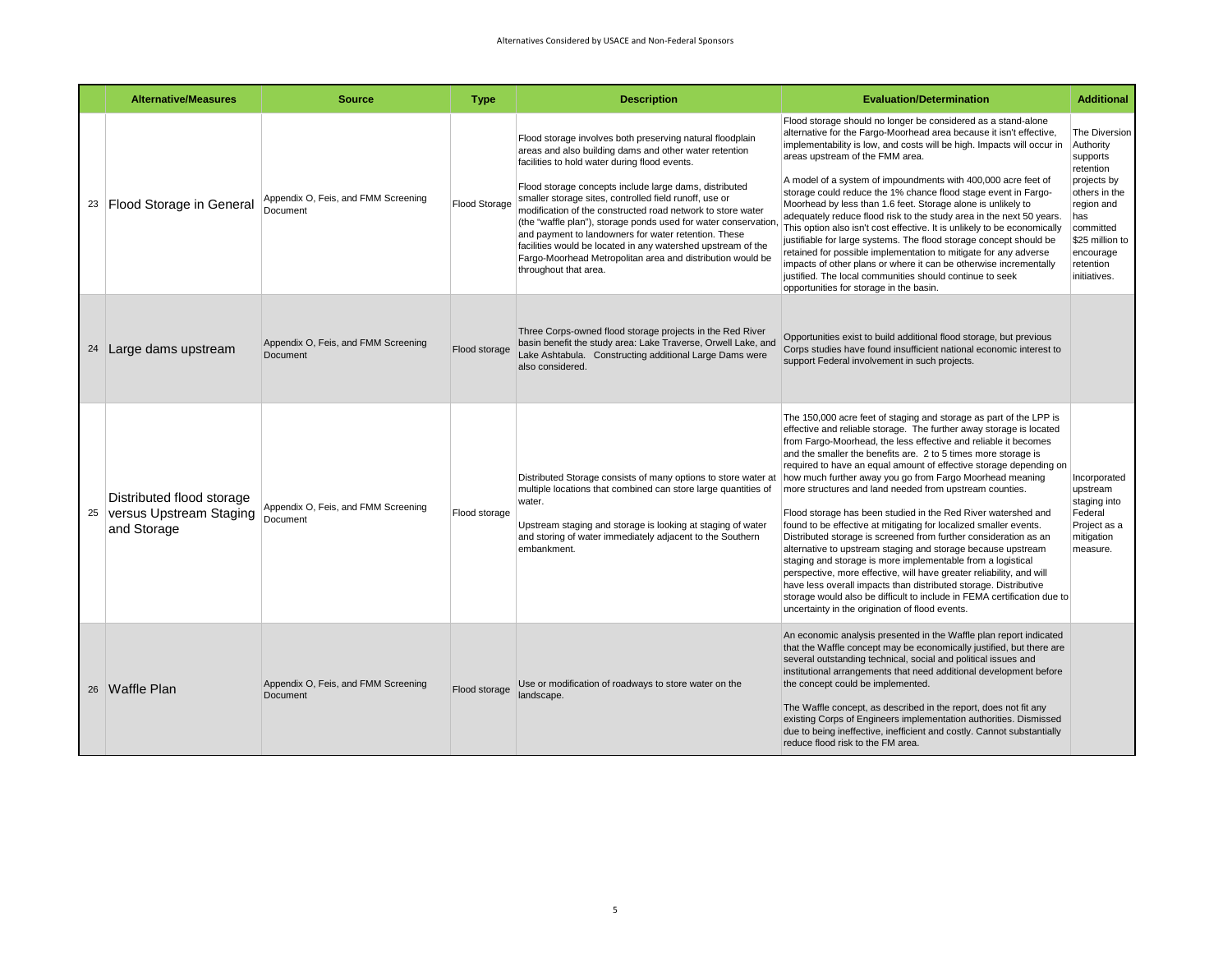|    | <b>Alternative/Measures</b> | <b>Source</b>                                                            | <b>Type</b>   | <b>Description</b>                                                                                                                                                                                                                                                                                                                                                                                                                                                  | <b>Evaluation/Determination</b>                                                                                                                                                                                                                                                                                                                                                                                                                                                                                                                                                                                                                                                                                                                                                                                                                                                                                                                                                                                                                                                                                                                                                                                                                                                                                                                                                                                                                    | <b>Additional</b>                          |
|----|-----------------------------|--------------------------------------------------------------------------|---------------|---------------------------------------------------------------------------------------------------------------------------------------------------------------------------------------------------------------------------------------------------------------------------------------------------------------------------------------------------------------------------------------------------------------------------------------------------------------------|----------------------------------------------------------------------------------------------------------------------------------------------------------------------------------------------------------------------------------------------------------------------------------------------------------------------------------------------------------------------------------------------------------------------------------------------------------------------------------------------------------------------------------------------------------------------------------------------------------------------------------------------------------------------------------------------------------------------------------------------------------------------------------------------------------------------------------------------------------------------------------------------------------------------------------------------------------------------------------------------------------------------------------------------------------------------------------------------------------------------------------------------------------------------------------------------------------------------------------------------------------------------------------------------------------------------------------------------------------------------------------------------------------------------------------------------------|--------------------------------------------|
| 27 | Controlled field runoff     | Appendix O, Feis, and FMM Screening<br>Document                          | Flood storage | Install drain tile to store water.                                                                                                                                                                                                                                                                                                                                                                                                                                  | The Red River Retention Authority, via the International Water<br>Institute and the Basin and Technical Advisory Committee<br>(BTSAC), has studied the use of tile drainage systems to store<br>water in the soil. Their reports are posted on the Internet at:<br>http://www.rrbdin.org/archives/649 and<br>http://www.rrbdin.org/archives/4039.<br>BTSAC Briefing Paper #1 includes the following statement: "Any<br>general statement implying that subsurface drainage decreases (or<br>increases) flood peaks is strongly discouraged because it<br>oversimplifies the complex processes involved." BTSAC Briefing<br>Paper #3 states: "Since subsurface drainage systems increase total<br>annual water volume from fields and have the potential to increase<br>downstream flood peaks, the BTSAC reaffirms the subsurface<br>management recommendations to mitigate flood impacts from<br>subsurface drainage systems including the installation and<br>operation of controls to increase temporary storage during flood<br>events whenever possible (BTSAC 2012)." According to these<br>reports, it will be important for existing and future tile systems to be<br>designed and managed carefully to avoid increasing flood peaks;<br>there is no evidence that tile systems can significantly reduce flood<br>peaks. Dismissed from further consideration due to ineffectiveness<br>and unreliability with respect to flood reduction. |                                            |
|    | 28 Storage ponds            | Appendix O, Feis, and FMM Screening<br>Document                          | Flood storage | Natural storage in the floodplain occurs as the water rises and<br>fills up low-lying areas adjacent to the rivers. Constructed<br>flood storage projects (impoundments) would be located on<br>the main channel of a river or "off-channel" on a ditch or other<br>manmade connection to a river.<br>Impoundments could be designed to remain dry until a flood<br>event, or to retain a pool during non-flood times for<br>conservation or water supply purposes. | The study team has found that storage alternatives, either as stand-<br>alone measures or in combination with others, do not effectively or<br>efficiently address catastrophic flood risk in the Fargo-Moorhead<br>Metro area.<br>Storage alternatives have the potential to reduce flood stages in the<br>local area downstream of a storage site while they significantly<br>increase flood stages upstream within the storage area. The stage<br>reductions produced by flood storage are largest immediately<br>downstream of the storage area and diminish with distance<br>downstream of the storage area.                                                                                                                                                                                                                                                                                                                                                                                                                                                                                                                                                                                                                                                                                                                                                                                                                                  |                                            |
| 29 | retention                   | Pay landowners for water Appendix O, Feis, and FMM Screening<br>Document | Flood storage | Provide payment to individual land owners for them to store<br>water on their property. This could be either an easement or in<br>fee depending on specifics.                                                                                                                                                                                                                                                                                                       | The study team has found that storage alternatives, either as stand-<br>alone measures or in combination with others, do not effectively or<br>efficiently address catastrophic flood risk in the Fargo-Moorhead<br>Metro area.<br>Storage alternatives have the potential to reduce flood stages in the Project as a<br>local area downstream of a storage site while they significantly<br>increase flood stages upstream within the storage area. The stage   measure.<br>reductions produced by flood storage are largest immediately<br>downstream of the storage area and diminish with distance<br>downstream of the storage area.                                                                                                                                                                                                                                                                                                                                                                                                                                                                                                                                                                                                                                                                                                                                                                                                          | Incorporated<br>into Federal<br>mitigation |
|    | 30 Water Redistribution     | Appendix U, FEIS                                                         |               | Redistributing water and snow from the Red River Basin to<br>other areas of the country impacted by drought or water<br>shortages. Public comments proposed a variety of measures<br>including sending snow from North Dakota west via trains or<br>trucks, installing a series of pumps and hoses along trucks,<br>bagging snow and shipping or storing locally for summer melt,<br>and installing permanent pipelines from locations along the<br>Red River.      | Water redistribution was considered in the form of storage<br>alternatives and upstream impoundments; water redistribution to<br>western states was not evaluated in great detail because the costs<br>(efficiency) of transporting snow and water are greater than the<br>benefits that could be provided by this reduction in snowpack.<br>The study team has found that other alternatives, such as diversion<br>channels, are more efficient (provide more benefits at less cost) and<br>more effective (reduce flood risk to a greater degree) than water<br>redistribution alternatives.                                                                                                                                                                                                                                                                                                                                                                                                                                                                                                                                                                                                                                                                                                                                                                                                                                                     |                                            |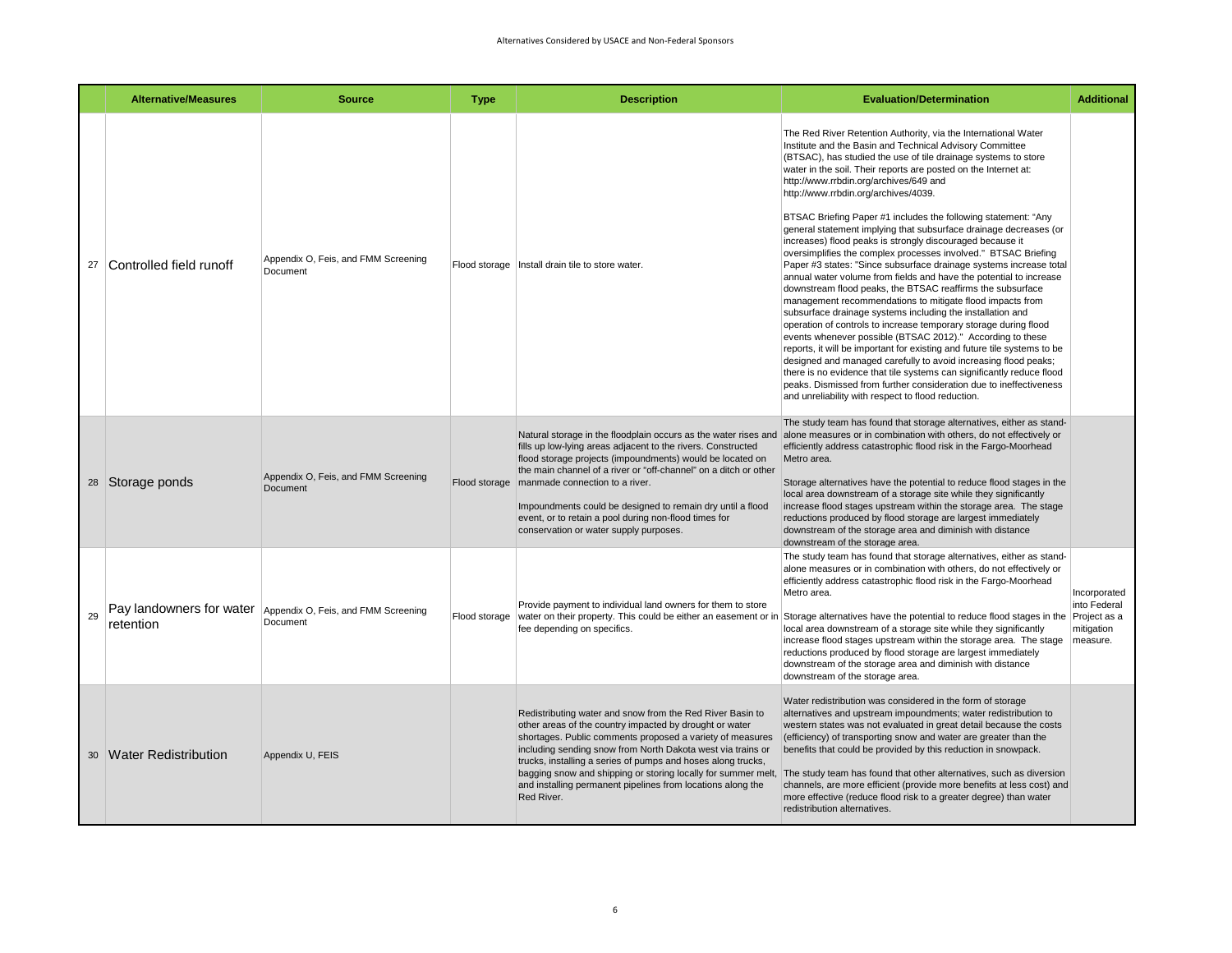|    | <b>Alternative/Measures</b>                                                      | <b>Source</b>    | <b>Type</b>            | <b>Description</b>                                                                                                                                                                                                                                                                                                                                                                                                                                                                                                                                                                                                                                                                                                                                                                                                                                                                                                                                                                                                                           | <b>Evaluation/Determination</b>                                                                                                                                                                                                                                                                                                                                                                                                   | <b>Additional</b> |
|----|----------------------------------------------------------------------------------|------------------|------------------------|----------------------------------------------------------------------------------------------------------------------------------------------------------------------------------------------------------------------------------------------------------------------------------------------------------------------------------------------------------------------------------------------------------------------------------------------------------------------------------------------------------------------------------------------------------------------------------------------------------------------------------------------------------------------------------------------------------------------------------------------------------------------------------------------------------------------------------------------------------------------------------------------------------------------------------------------------------------------------------------------------------------------------------------------|-----------------------------------------------------------------------------------------------------------------------------------------------------------------------------------------------------------------------------------------------------------------------------------------------------------------------------------------------------------------------------------------------------------------------------------|-------------------|
| 31 | A Passive Diversion<br>channel without an<br>operable river control<br>structure | Appendix O, FEIS | Increase<br>conveyance | This includes diversion channels as described above without<br>operable river control structure(s).                                                                                                                                                                                                                                                                                                                                                                                                                                                                                                                                                                                                                                                                                                                                                                                                                                                                                                                                          | This was screened out because by not having a control structure we<br>could not achieve adequate stage reduction at the Fargo Gauge.<br>For example, a MN45K diversion without a control structure would<br>reduce the 100-yr flood stage by about 4.5 feet; the same diversion<br>with a control structure would reduce the 100-yr flood stage by<br>about 11 feet. This alternative was also not economically justified.        |                   |
|    | <b>MN Short Diversion</b><br>32 Channel and associated<br>features.              | Appendix O, FEIS | Increase<br>conveyance | The Minnesota short alignment is approximately 25 miles long,<br>starting near the confluence of the Wild Rice and Red Rivers<br>Five separate diversion capacities were analyzed for the<br>Minnesota alignments including 20,000, 25,000, 30,000,<br>35,000, and 45,000 cubic feet per second (cfs).                                                                                                                                                                                                                                                                                                                                                                                                                                                                                                                                                                                                                                                                                                                                       | and ending near the confluence of Sheyenne and Red Rivers. The MN Short plans were carried forward for consideration, and it<br>was later determined that the MN40K plan was the NED plan.                                                                                                                                                                                                                                        |                   |
|    | 33 MN Long                                                                       | Appendix O, FEIS | Increase<br>conveyance | The Minnesota long alignment started approximately 3 miles<br>south of the confluence of the Red and Wild Rice Rivers and<br>would end at the Red River near the confluence of the Red<br>and Sheyenne Rivers. The alignment would be approximately<br>29 miles long. Because this alignment begins south of the<br>confluence of the Red and Wild Rice Rivers, an extension of<br>the diversion channel would be required between the Red and<br>Wild Rice Rivers. The tie-back levee would be required to<br>extend west from the Wild Rice control structure to higher<br>ground.                                                                                                                                                                                                                                                                                                                                                                                                                                                         | This alternative was eliminated because the MN Short alignments<br>outperformed the Minnesota Long, and there were no significant<br>unique benefits or avoidance of any environmental effects<br>associated with the Minnesota Long alignment.                                                                                                                                                                                   |                   |
|    | MN Diversion option with<br>34 a shorter diversion in<br>North Dakota            | Appendix O, FEIS | Increase<br>conveyance | This option included a MN diversion channel and a diversion<br>channel in North Dakota that only diverted flow from the<br>Maple, Rush and Lower Rush Rivers, this would provide flood<br>risk reduction from not only the Red and Wild Rice Rivers but<br>also from the Maple, Rush and Lower Rush Rivers.                                                                                                                                                                                                                                                                                                                                                                                                                                                                                                                                                                                                                                                                                                                                  | It was determined that this would not be cost effective as an<br>incremental measure so it was eliminated from consideration.                                                                                                                                                                                                                                                                                                     |                   |
|    | 35 North Dakota Alignments Appendix O, FEIS                                      |                  | Increase<br>conveyance | The North Dakota alignments would require an extension of<br>the diversion channel between the Red and Wild Rice Rivers<br>which would begin south of the confluence of the Red and<br>Wild Rice Rivers, like the Minnesota long alignment. The tie-<br>back levee associated with these alternatives would extend<br>east from the Red River control structure to high ground. The<br>North Dakota west alignment was analyzed for 35,000 and<br>45,000 cfs, and the North Dakota east alignment was<br>analyzed for 35,000 cfs. A combination of control structures<br>on the Red and Wild Rice Rivers at the south end of the<br>project, along with a weir at the entrance to the diversion<br>channel, would control the flow split between the Red and<br>Wild Rice River channels and the diversion channel. This<br>alignment would cross several rivers, including the Sheyenne,<br>Maple, Lower Rush, and Upper Rush. Hydraulic structures<br>would be necessary at the point where the diversion channel<br>crosses these rivers. | A North Dakota Diversion was carried forward because the<br>diversion channel concept was the only concept that could achieve<br>a high level of flood risk reduction in the study area. This concept<br>was recommended by the 6 local entities: City of Moorhead, Clay<br>County, Buffalo-Red Watershed District (Minnesota) and City of<br>Fargo, Cass County and Cass County Joint Water Resource District<br>(North Dakota). |                   |
| 36 | North Dakota West<br>Alignment                                                   | Appendix O, FEIS | Increase<br>conveyance | The North Dakota west alignment would start approximately 4<br>and extended west and north around the cities of Horace,<br>Fargo, West Fargo, and Harwood and would end at the Red<br>near the city of Georgetown, Minnesota. The alignment would alignment.<br>be approximately 35 miles long.                                                                                                                                                                                                                                                                                                                                                                                                                                                                                                                                                                                                                                                                                                                                              | miles south of the confluence of the Red and Wild Rice Rivers This alternative was eliminated because the North Dakota East<br>alignments outperformed the North Dakota West Alignment, and<br>there were no significant unique benefits or avoidance of any<br>River north of the confluence of the Red and Sheyenne Rivers environmental effects associated with the North Dakota West                                          |                   |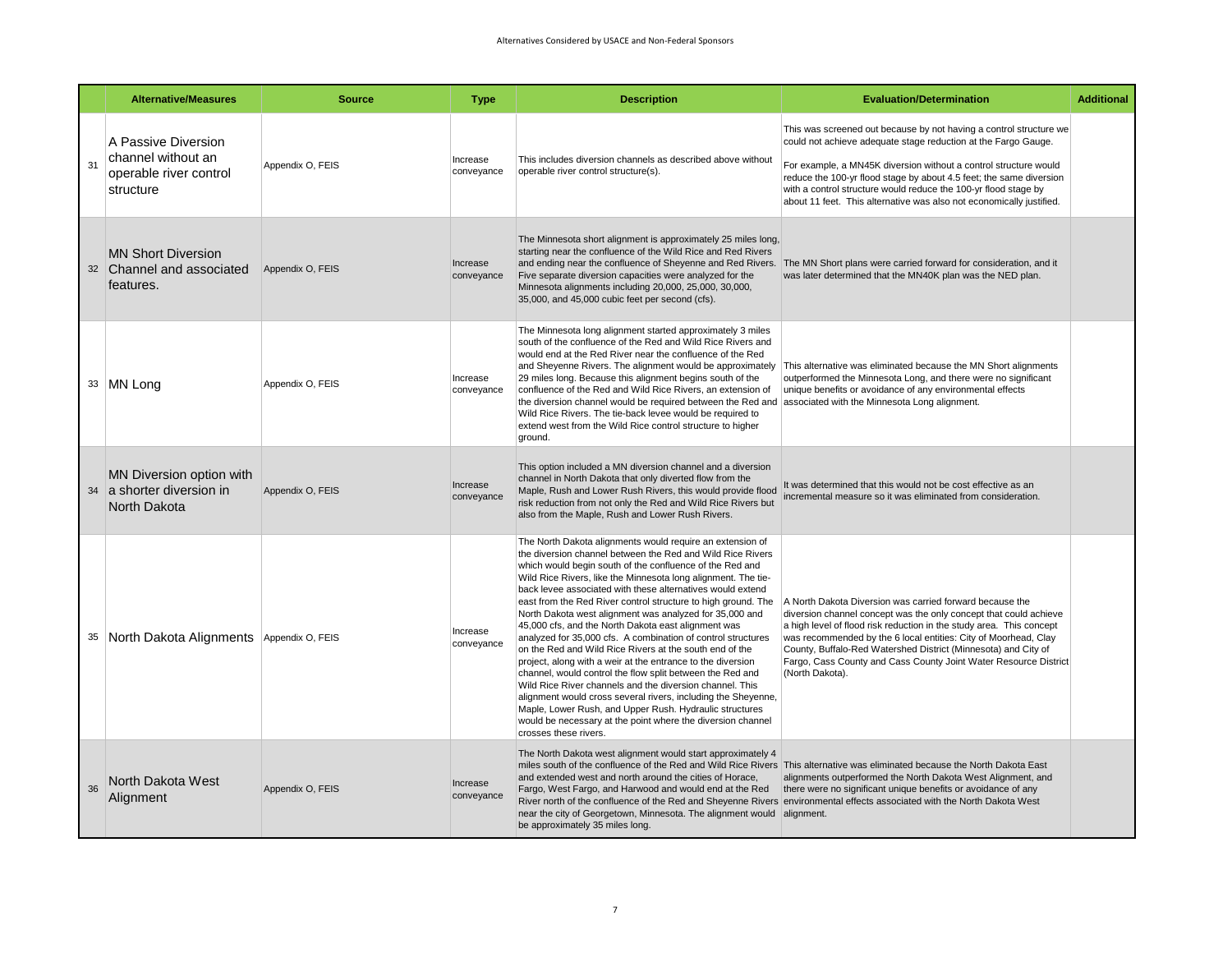|    | <b>Alternative/Measures</b>                         | <b>Source</b>    | <b>Type</b>            | <b>Description</b>                                                                                                                                                                                                                                                                                                                                                                                                                                                                                                                                                                                                                                                            | <b>Evaluation/Determination</b>                                                                                                                                                                                                                                                                                                                                                                                                                             | <b>Additional</b>                  |
|----|-----------------------------------------------------|------------------|------------------------|-------------------------------------------------------------------------------------------------------------------------------------------------------------------------------------------------------------------------------------------------------------------------------------------------------------------------------------------------------------------------------------------------------------------------------------------------------------------------------------------------------------------------------------------------------------------------------------------------------------------------------------------------------------------------------|-------------------------------------------------------------------------------------------------------------------------------------------------------------------------------------------------------------------------------------------------------------------------------------------------------------------------------------------------------------------------------------------------------------------------------------------------------------|------------------------------------|
|    | North Dakota East<br>Alignment                      | Appendix O, FEIS | Increase<br>conveyance | The North Dakota east alignment generally followed the North<br>Dakota west alignment except that, after crossing the<br>Sheyenne River, it would use the existing Horace to West<br>Fargo Sheyenne River Diversion corridor between Horace and<br>I-94. The North Dakota east alignment would be approximately<br>36 miles long.                                                                                                                                                                                                                                                                                                                                             | This plan was carried forward and later modified to become the<br>ND35K plan which, with the addition of other measures developed<br>into the LPP. The North Dakota diversions are more complete<br>solutions to the regional flood problem, because they would reduce<br>the risk of flooding from the major tributaries in the North Dakota<br>portion of the study area that are not addressed by the Minnesota<br>Diversions.                           | This is the<br>Federal<br>Project. |
|    | Final Array of<br>combinations                      | Appendix O, FEIS |                        | The final array of combinations consisted of 25 combinations<br>(starting from 384 combinations that were considered) that<br>can be broken down into three alternatives; a MN diversion<br>with no staging, a North Dakota diversion with no staging, and<br>a North Dakota diversion with staging. There are 8<br>combinations with a North Dakota diversion and staging, 16<br>with a North Dakota diversion without staging, and one<br>Minnesota diversion without staging. These combinations<br>include four measures that may or may not be included in<br>those plans; Non-structural measures, Flood Storage,<br>Wetland/Grassland Restoration, and smaller levees. | From these 25 combinations it was determined that only three<br>would be carried forward which include the following the Federally<br>Comparable Plan (FCP), the ND35K plan and the Locally Preferred<br>Plan (LPP) which is the North Dakota diversion ND35K with<br>upstream storage and staging. The other 22 combination<br>alternatives were dropped from consideration.                                                                               |                                    |
| 39 | North Dakota West<br>Alignment Gets<br>Reconsidered | Appendix O, FEIS |                        | This alternative alignment was re-considered based on<br>information from local entities. A comparison of the ND East<br>and West were revisited based on the following; Western Area<br>power Administration sub station, impacts to natural<br>Resources including wetlands and floodplains, benefits to<br>additional homes and emergency access, benefit of a<br>straighter channel and interaction with existing diversions,<br>level of protection for the existing community of West Fargo,<br>and benefits to local communities of developing in former<br>floodplain areas.                                                                                          | The North Dakota Western Alignment was screened out again<br>because the east alignment will have less impact to floodplain, less<br>overall impact to wetlands, and will provide no appreciable benefits<br>to the WAPA substation. The East Alignment minimizes floodplain<br>impacts, provides a reasonable balance between protecting existing<br>development and preserving the floodplain, and is a practicable<br>alternative to the West alignment. |                                    |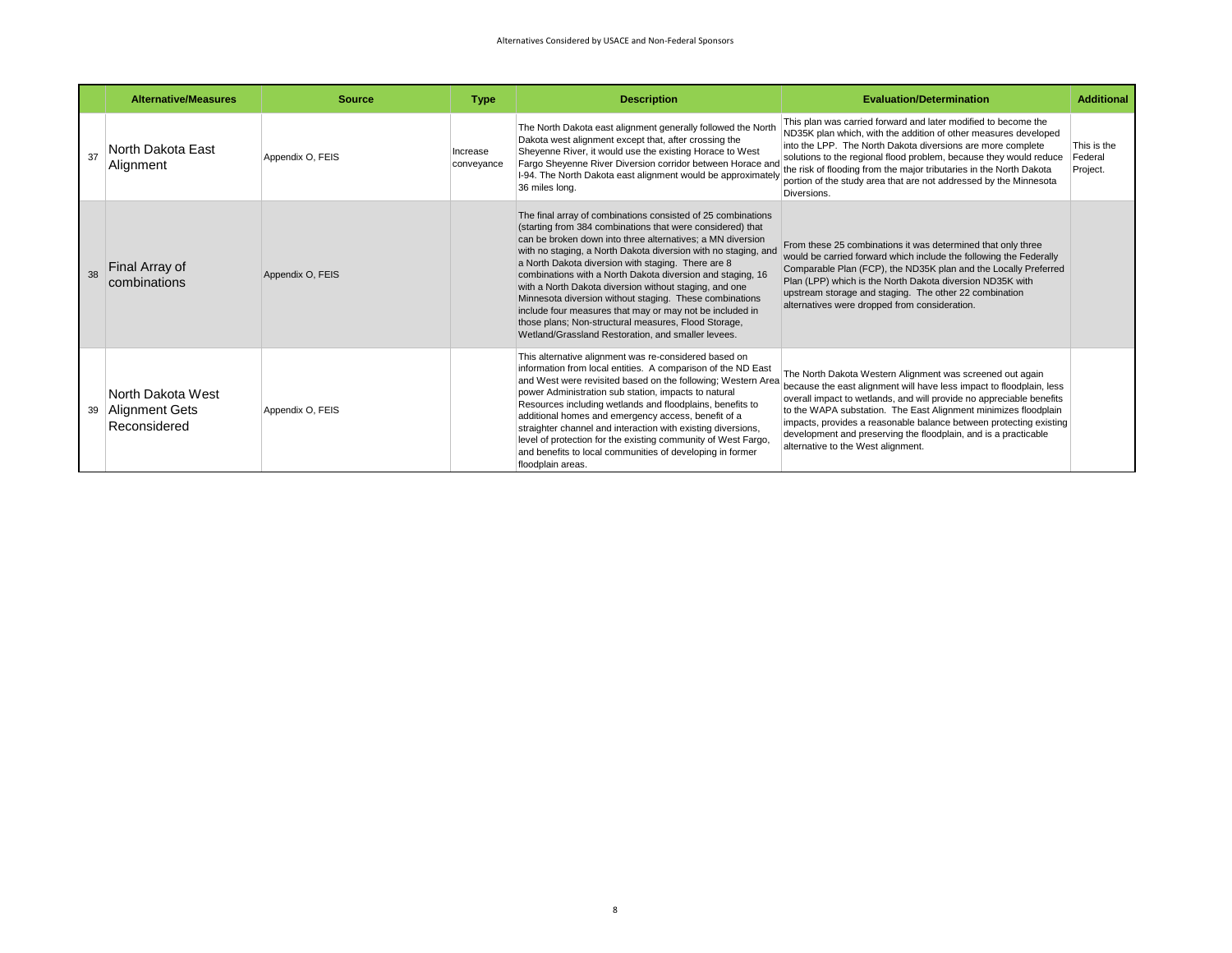| <b>Alternative/Measures</b>                                                                                       | <b>Source</b>    | <b>Type</b>            | <b>Description</b>                                                                                                                                                                                                                                                                                                                                                                | <b>Evaluation/Determination</b>                                                                                                                                                                                                                                                                                                                                                                                                                                                                                                | <b>Additional</b> |  |  |  |  |  |
|-------------------------------------------------------------------------------------------------------------------|------------------|------------------------|-----------------------------------------------------------------------------------------------------------------------------------------------------------------------------------------------------------------------------------------------------------------------------------------------------------------------------------------------------------------------------------|--------------------------------------------------------------------------------------------------------------------------------------------------------------------------------------------------------------------------------------------------------------------------------------------------------------------------------------------------------------------------------------------------------------------------------------------------------------------------------------------------------------------------------|-------------------|--|--|--|--|--|
| The following six scenarios were considered to assist with local decsion making.<br>Appendix O, FEIS/Attachment 7 |                  |                        |                                                                                                                                                                                                                                                                                                                                                                                   |                                                                                                                                                                                                                                                                                                                                                                                                                                                                                                                                |                   |  |  |  |  |  |
| Locally Preferred Plan<br>40 LPP, Scenario 1<br>(Appendix O, pg O-72)                                             | Appendix O, FEIS | Combination            | Enlarge Storage Area 1 and reduce upstream Staging                                                                                                                                                                                                                                                                                                                                | This scenario was looked at to determine if the addition of storage<br>areas could be a cost effective way to reduce the upstream staging.<br>This would just transfer where the storage is located and does not<br>impact quantity of storage which is necessary for the project.<br>Would have increased the length of the high-hazard dam. This<br>would not be cost effective, nor would it have any appreciable<br>environmental benefit therefore it was eliminated from further<br>consideration.                       |                   |  |  |  |  |  |
| 41 Scenario 2                                                                                                     | Appendix O, FEIS | Combination            | Eliminate storage area 1 and reduce staging and increase<br>downstream impacts                                                                                                                                                                                                                                                                                                    | This scenario included stage impacts that would likely continue into<br>Canada, and would require removing additional land from the<br>floodplain. This scenario was eliminated from consideration.                                                                                                                                                                                                                                                                                                                            |                   |  |  |  |  |  |
| 42   Scenario 3                                                                                                   | Appendix O, FEIS | Combination            | Add large storage cell on downstream end of diversion and<br>reduce upstream staging.                                                                                                                                                                                                                                                                                             | This scenario was looked at to determine if the addition of storage<br>areas could be a cost effective way to reduce the upstream staging.<br>This would just transfer where the storage is located and does not<br>impact quantity of storage which is necessary for the project. This<br>would not be cost effective, nor would it have any appreciable<br>environmental benefit, therefore it was eliminated from further<br>consideration.                                                                                 |                   |  |  |  |  |  |
| 43 Scenario 4                                                                                                     | Appendix O, FEIS | Combination            | Eliminate storage area 1 and eliminate staging, basically the<br>ND35K plan                                                                                                                                                                                                                                                                                                       | This is basically the ND35K plan which was eliminated due to<br>downstream impacts that would have extended to Canada.                                                                                                                                                                                                                                                                                                                                                                                                         |                   |  |  |  |  |  |
| 44 Scenario 5                                                                                                     | Appendix O, FEIS | Combination            | Eliminate storage area 1 and increase upstream staging                                                                                                                                                                                                                                                                                                                            | This scenario would result in the additional staging of approximately<br>1.2 feet to offset the loss of additional storage, which would require<br>larger structures, increase in levee length and height, and the<br>acquisition of additional land for staging. This scenario was<br>eliminated because it would require more land to be removed from<br>the floodplain and issues with fish passage because the project<br>would have to operate for a longer period of time.                                               |                   |  |  |  |  |  |
| 45 Scenario 6                                                                                                     | Appendix O, FEIS | Combination            | Diversion alignment south of Oxbow, Hickson, and Bakke                                                                                                                                                                                                                                                                                                                            | The scenario looked at moving the diversion channel alignment<br>south of the town of Oxbow. By doing this more land would be<br>taken out of the floodplain, would require larger structures, increase<br>in levee length and height, and impact an additional 5,900 acres of<br>land. The current diversion channel alignment would have fewer<br>impacts to the floodplain while still providing flood risk management<br>for the Red River and five tributaries. Therefore this scenario is no<br>longer being considered. |                   |  |  |  |  |  |
| 46 20% flow reduction                                                                                             | Appendix O, FEIS |                        | A 20-percent flow reduction plan was recommended to reduce<br>flood damages to the Red River Basin.                                                                                                                                                                                                                                                                               | This was screened from further consideration due to the number of<br>sites required and the availability of sites required to achieve the<br>amount of storage necessary for this. In addition to this the large<br>number of acres required to implement this would have greater<br>impacts on property owners, agriculture, and the environment.                                                                                                                                                                             |                   |  |  |  |  |  |
| 47 Cutoff channels                                                                                                | Appendix O, FEIS | Increase<br>conveyance | Building cut-off channels across meanders that would provide<br>the water a straighter path through the city and potentially<br>reduce peak stages. The channels would be designed with a<br>bottom elevation above a certain design stage to allow the<br>river to flow naturally up until a design event at which time the<br>excess water would flow into the cut-off channel. | Cut-off channels should not be considered as a stand-alone<br>alternative because they would not be effective in substantially<br>reducing flood risk in the study area, but should be retained for<br>possible inclusion in an overall plan where they could be<br>incrementally justified.                                                                                                                                                                                                                                   |                   |  |  |  |  |  |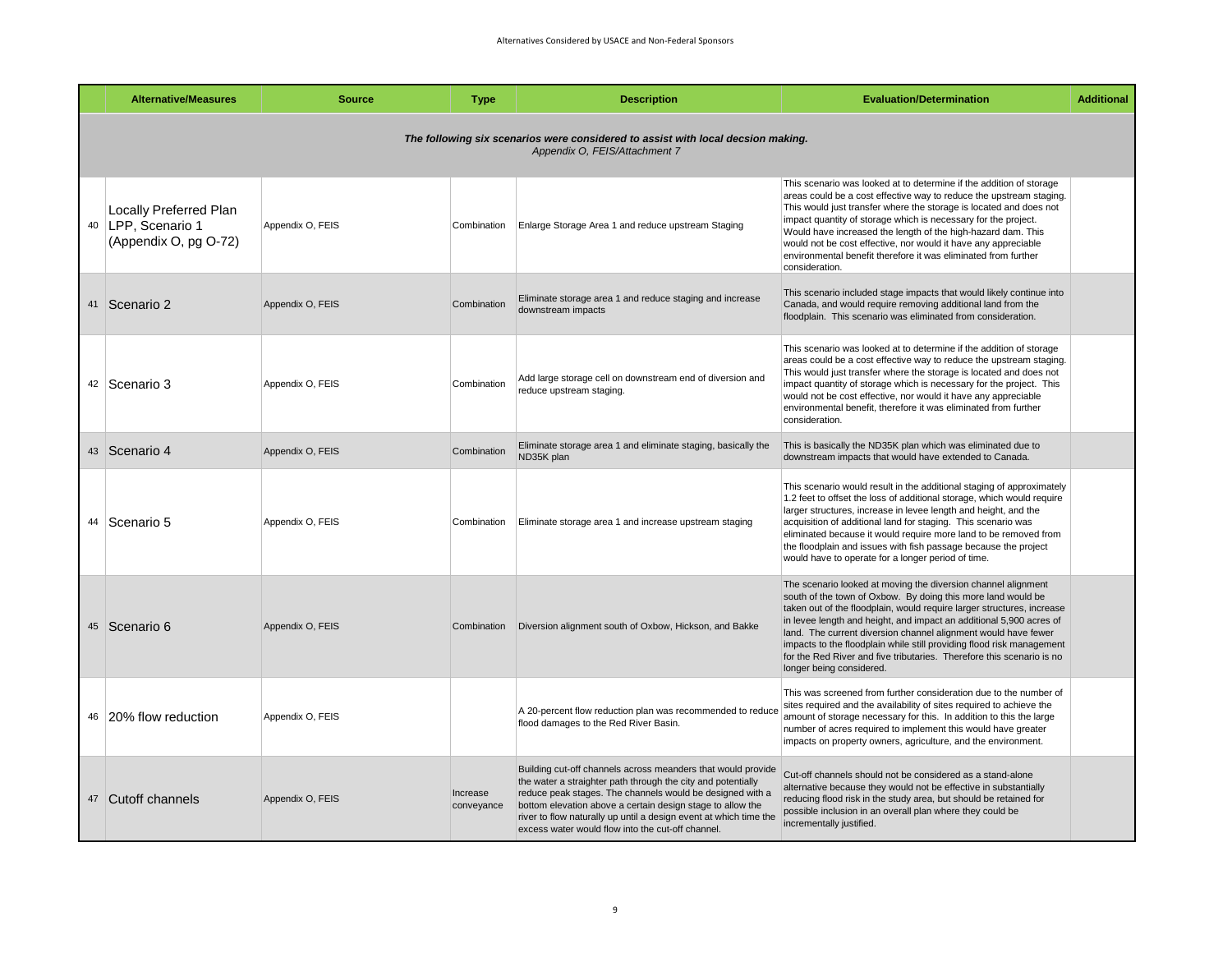|    | <b>Alternative/Measures</b>                             | <b>Source</b>    | <b>Type</b>            | <b>Description</b>                                                                                                                                                                                                                                                                                                                                            | <b>Evaluation/Determination</b>                                                                                                                                                                                                                                                                                                                                                                                    | <b>Additional</b>                        |
|----|---------------------------------------------------------|------------------|------------------------|---------------------------------------------------------------------------------------------------------------------------------------------------------------------------------------------------------------------------------------------------------------------------------------------------------------------------------------------------------------|--------------------------------------------------------------------------------------------------------------------------------------------------------------------------------------------------------------------------------------------------------------------------------------------------------------------------------------------------------------------------------------------------------------------|------------------------------------------|
| 48 | Flatting the slopes on<br>riverbank                     | Appendix O, FEIS | Increase<br>conveyance | Similar to dredging the river this would create more capacity<br>for flow in the existing river channels.                                                                                                                                                                                                                                                     | This was screened out because it wasn't implementable. Extensive<br>excavation would be required to achieve the desired conveyance<br>which would impact many structures and infrastructure, have<br>significant environmental impacts and stability issues, etc.                                                                                                                                                  |                                          |
|    | 49 Replacing bridges                                    | Appendix O, FEIS | Increase<br>conveyance | Bridges can restrict the flow during flood events. Raising or<br>modifying bridges can increase conveyance in the channel<br>and reduce flood stages.                                                                                                                                                                                                         | This alternative should not be considered further as a stand-alone<br>plan, because it would not be effective in substantially reducing<br>flood risk in the study area, but should be retained for possible<br>inclusion in an overall plan if it can be incrementally justified.                                                                                                                                 |                                          |
|    | 50 Underground tunnels                                  | Appendix O, FEIS | Increase<br>conveyance | Large tunnels would be used to divert flows under the<br>communities; this would function similar to a diversion<br>channel, just underground. It was estimated that at least three<br>30-foot diameter tunnels approximately 25 miles long would<br>be needed to provide approximately 25,000 cubic feet per<br>second capacity.                             | There would be a number of positive aspects to a tunnel alternative,<br>however due to the cost of this alternative being substantially<br>greater than any of the diversion channels while providing similar<br>benefits, and other uncertainties with long term maintenance and<br>repair, it is recommended that no additional study of tunnels be<br>conducted. Downstream impacts would have to be mitigated. |                                          |
| 51 | Interstate 29 viaduct                                   | Appendix O, FEIS | Increase<br>conveyance | Reconstructing the Interstate 29 (I-29) corridor to serve as an<br>open viaduct during floods. The reconstructed corridor would<br>function as an interstate highway during non-flood times. It<br>would essentially be a diversion channel with an interstate<br>highway either on the bottom or elevated.                                                   | Was screened from consideration because of cost, access to<br>evacuation routes, and technical issues, among other reasons.                                                                                                                                                                                                                                                                                        |                                          |
| 52 | Dredge river deeper and<br>wider                        | Appendix O, FEIS | Increase<br>conveyance | Digging the Red River channel deeper and wider to allow for<br>more flow to pass through the Fargo-Moorhead Metropolitan<br>Area. This alternative could also be looked at underneath<br>create.                                                                                                                                                              | This alternative was eliminated for several reasons, including<br>environmental impacts and cost effectiveness. If this alternative<br>was implemented on a hydraulically effective scale, it would be<br>existing bridges to prevent the damming effect the bridges can highly detrimental to the riverine and riparian ecosystems and would<br>likely not be permitable.                                         |                                          |
| 53 | Increase conveyance at<br><b>Oakport Coulee</b>         | Appendix O, FEIS | Increase<br>conveyance | This alternative was considered with widening and deepening<br>the Red River.                                                                                                                                                                                                                                                                                 | The was screened out with the "Dredge River Wider and Deeper"<br>Alternative.                                                                                                                                                                                                                                                                                                                                      |                                          |
| 54 | Staging Water with<br>diversion channel                 | Appendix O, FEIS | Increase<br>conveyance | Staging is a measure intended to change the timing and<br>volume of total flows passing around communities with the<br>result of reducing downstream impacts. Requires gate<br>operations at control structures. Results in a temporary pool<br>upstream of the diversion.                                                                                    | This alternative was carried forward into the final alternative. This<br>measure is needed to offset downstream impacts.                                                                                                                                                                                                                                                                                           | Incorporated<br>into Federal<br>Project. |
|    | Control<br>55 Structures/Hydraulic<br><b>Structures</b> | Appendix O, FEIS | Increase<br>conveyance | Control structures are concrete structures that can be located<br>on the rivers or at the inlet of the diversion channel. A control<br>structure has the advantage of creating hydraulic head at the<br>diversion inlet and forcing flows down the diversion channel<br>while restricting flows down the main stem channel. They car<br>be gated or un-gated. | Control structures carried forward include a gated Diversion Inlet<br>Structure, gated control structures on the Red River and the Wild<br>Rice River.                                                                                                                                                                                                                                                             | Incorporated<br>into Federal<br>Project. |
|    | 56 Aqueducts                                            | Appendix O, FEIS | Increase<br>conveyance | Aqueducts are needed at locations where diversions cross<br>tributary streams. Any of the North Dakota diversions would<br>require crossing structures at the Sheyenne River and the<br>Maple River.                                                                                                                                                          | Aqueducts at the Sheyenne River and Maple River Crossing were<br>carried forward into the final alternative.                                                                                                                                                                                                                                                                                                       | Incorporated<br>into Federal<br>Project. |
|    | 57 LPP                                                  | Appendix O, FEIS | Combination            | The LPP is a modification of the ND35K plan which<br>incorporates features that allow upstream storage and staging<br>designed to minimize the downstream impacts and the extent<br>of those impacts.                                                                                                                                                         | This is the selected plan that came out of the FEIS. This concept<br>was recommended by the 6 local entities: City of Moorhead, Clay<br>County, Buffalo-Red Watershed District (Minnesota) and City of<br>Fargo, Cass County and Cass County Joint Water Resource District Project.<br>(North Dakota).                                                                                                             | Incorporated<br>into Federal             |
|    | 58 ND35K plan                                           | Appendix O, FEIS | Combination            | Similar to the LPP, but doesn't incorporate storage or staging<br>as part of the plan.                                                                                                                                                                                                                                                                        | This plan was eliminated because downstream impacts reach as far<br>as into Canada.                                                                                                                                                                                                                                                                                                                                |                                          |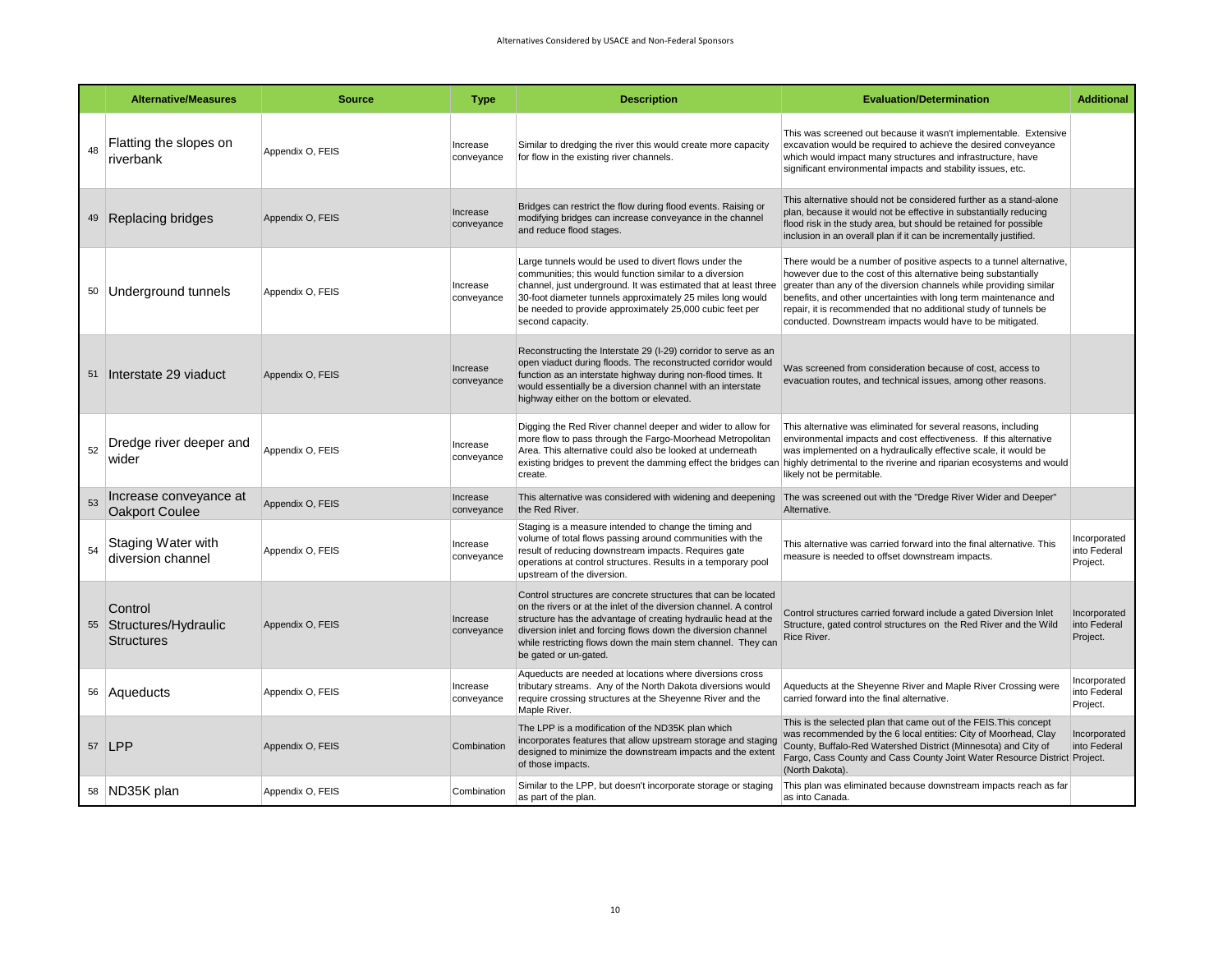|    | <b>Alternative/Measures</b>                                | <b>Source</b>    | <b>Type</b>            | <b>Description</b>                                                                                                                                                                                                                     | <b>Evaluation/Determination</b>                                                                                                                                                                                                                                                                                                                                                                                                                                                                                                                                                                                     | <b>Additional</b> |
|----|------------------------------------------------------------|------------------|------------------------|----------------------------------------------------------------------------------------------------------------------------------------------------------------------------------------------------------------------------------------|---------------------------------------------------------------------------------------------------------------------------------------------------------------------------------------------------------------------------------------------------------------------------------------------------------------------------------------------------------------------------------------------------------------------------------------------------------------------------------------------------------------------------------------------------------------------------------------------------------------------|-------------------|
|    | 59 FCP (MN 35K Plan)                                       | Appendix O, FEIS | Combination            | sharing purposes, it was not the NED, but it was determined<br>was demonstrated that the LPP was a smaller capacity plan<br>and the NED (MN40K) was dropped from consideration.                                                        | The MN35K plan was kept for comparison to the LPP for cost- For federal cost share purposes a Federally Comparable Plan<br>(FCP) had to be identified that would have a comparable level of<br>that it was not necessary to fully describe the NED plan once it benefits to the LPP. This plan was identified as the MN35K plan.<br>This plan had downstream impacts that would have required<br>upstream staging to mitigate in order to be implementable.                                                                                                                                                         |                   |
|    | 60   NED (MN40K Plan)                                      | Appendix O, FEIS | Combination            | This was the plan with the most Net Economic Development<br>(NED) benefits.                                                                                                                                                            | The MN35K plan was kept for comparison to the LPP for cost-<br>sharing purposes. It was not the NED, but it was determined that it<br>was not necessary to fully describe the NED plan once it was<br>demonstrated that the LPP was a smaller capacity plan and the<br>NED (MN40K) was dropped from consideration. Minnesota officials<br>supported moving diversion channel to ND. MN diversion footprint<br>impacted 6500 acres in MN. This plan had downstream impacts.                                                                                                                                          |                   |
|    | MN and North Dakota<br>61 Alignments Without<br>Staging    | Appendix O, FEIS | Increase<br>conveyance | These alternatives are the same MN and ND diversion plans<br>but with downstream impacts versus upstream impacts.                                                                                                                      | These options were eliminated in favor of the plans that would have<br>lower, mitigatible upstream impacts when compared to greater<br>downstream impacts to Canada.                                                                                                                                                                                                                                                                                                                                                                                                                                                |                   |
| 62 | Basin-wide versus Metro<br>Area focus                      | Appendix S, FEIS |                        | Flood risk management solutions should be developed from a<br>basin-wide perspective, so as to find a full range of<br>alternatives (including upstream storage), and impacts to<br>areas outside the metro would be fully considered. | The problems and opportunities in the EIS pertain to the metro area.<br>Planning efforts consider a full array of possible solutions and<br>evaluate effects of reasonable alternatives.<br>The significant amount of existing flood risk in the metro warrants<br>evaluating measures that chiefly benefit the metro. Planning<br>objectives are to reduce flood risk in the metro, improve<br>environmental quality, wetland habitat, and recreation in conjunction<br>with reducing flood risk, with the constraint of avoiding increasing<br>peak flood stages upstream or downstream of the metro area.        |                   |
|    | <b>Upstream Dams</b><br>63 Operating Plans<br>Alternatives | Appendix S, FEIS |                        | Alter operating plans for existing upstream dams to reduce<br>flood risk.                                                                                                                                                              | Many dams in the basin are operated for flood damage reduction,<br>but dams are not always located in an area where all snowmelt or<br>rainfall can be captured. Dams in the basin are operated according<br>to specific operating plans to optimize the performance of the<br>individual dam.<br>Many dams in the basin do provide flood water storage and reduce<br>the flows downstream and provide<br>risk reduction benefits.                                                                                                                                                                                  |                   |
| 64 | Level of Risk Reduction                                    | Appendix S, FEIS |                        | Consider changing the level of flood risk reduction to a lesser<br>event.                                                                                                                                                              | The level of risk reduction targeted in this project quided by a goal<br>set by the non-federal sponsors' Work Group. The Metro Flood<br>Study Work Group (MFSWG) established the goal of a stage of 36<br>feet at the Fargo gage during a 0.2-percent chance event, or the<br>500-year event.<br>The assurance of a stage of 36 feet is not achieved at the 0.2<br>percent event with the Locally Preferred Plan, or the Federally<br>Comparable Plan; the MFSWG has approved of the diversion<br>channel alternatives providing a level of protection (approx. 1-<br>percent event) lower than the original goal. |                   |
|    | 65 Locks on the Diversion                                  | Appendix U, FEIS |                        | Include a series of locks on the diversion that control the flow.                                                                                                                                                                      | Adding locks or other structures to impede flow in the diversion<br>channel would make it more expensive and less hydraulically<br>efficient.                                                                                                                                                                                                                                                                                                                                                                                                                                                                       |                   |